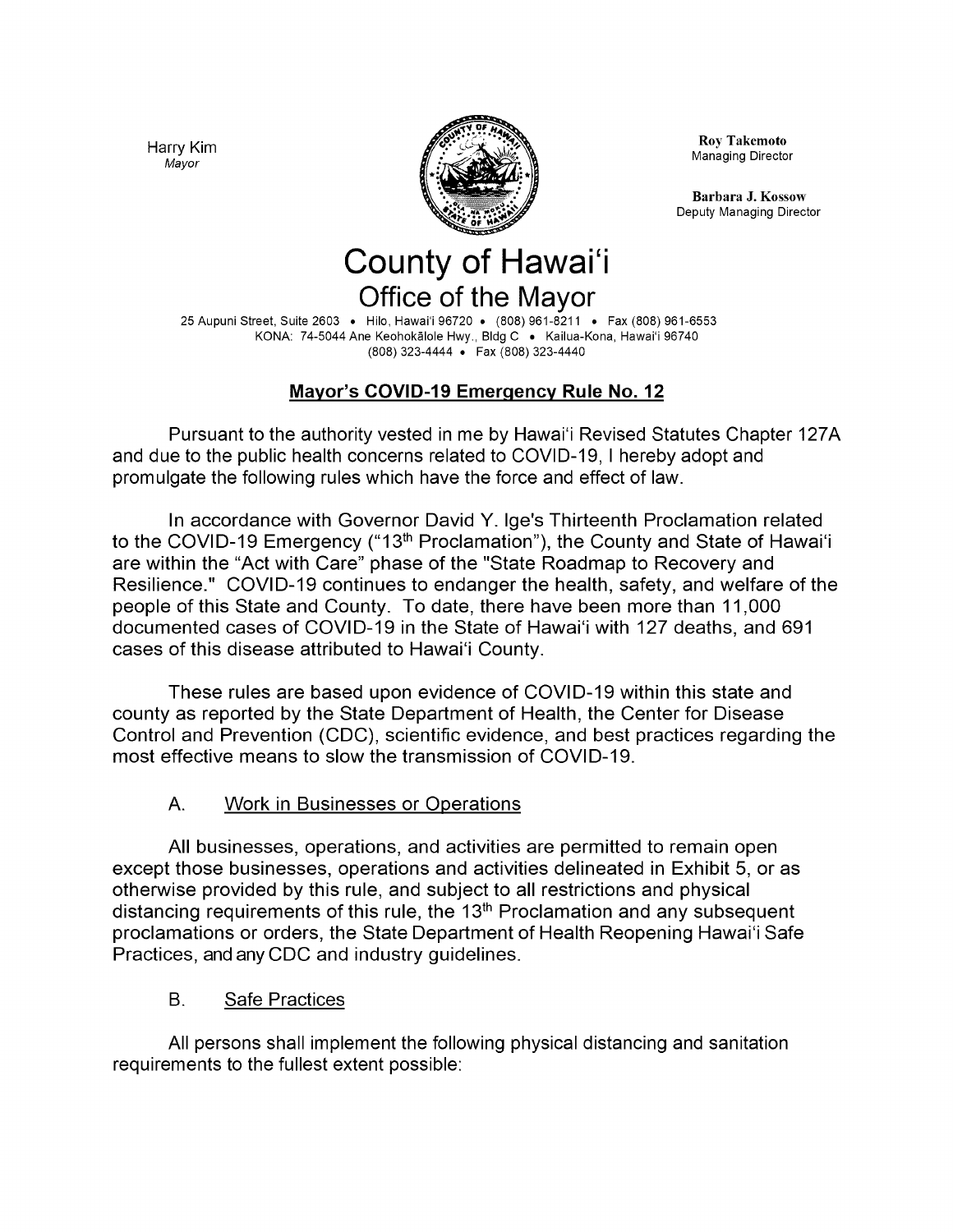1. Face Coverings Required. All persons within Hawai'i County shall wear non-medical grade face coverings, over their nose and mouth, while in public settings.

Face coverings are not required in the following circumstances, unless specifically indicated otherwise in these rules:

- $\bullet$  Persons five (5) years of age or younger;
- Persons with health or medical conditions that prevents them from wearing a face covering;
- Persons actively communicating with a person who is hearing impaired, where the ability to see the mouth is essential for communication;
- Persons obtaining a service involving the nose or face for which temporary removal of the face covering is necessary to perform the service;
- Persons for whom wearing a face covering would create a risk to the person related to their work, as determined by local, state, or federal regulators or workplace safety guidelines;
- Persons actively engaged in work-related activities and able to maintain a physical distance of at least six (6) feet from others;
- Persons actively engaged in exercise activity so long as physical distancing requirements are maintained;
- Persons who are engaged in outdoor activities when alone, with members of their household, or when able to maintain a distance of at least six (6) feet from others.

A business or organization may refuse to allow entry or service to a worker, customer, or patron that refuses to wear a face covering.

- 2. High risk populations. Elderly and others at high risk for COVID-19 are urged to stay in their residences to the extent possible, except as necessary to seek medical care.
- 3. Persons who are sick. Persons who are sick or are exhibiting symptoms such as fever or chills, cough, shortness of breath or difficulty breathing, fatigue, muscle or body aches, headache, sore throat, new loss of taste or smell, congestion or runny nose, nausea or vomiting, diarrhea or any other symptoms of COVID- 19 identified by the CDC shall NOT report to their places of employment and shall stay at their residences, except as necessary to seek medical care.
- 4. Physical distancing requirements. All persons shall maintain a minimum of six (6) feet of physical separation from all other persons to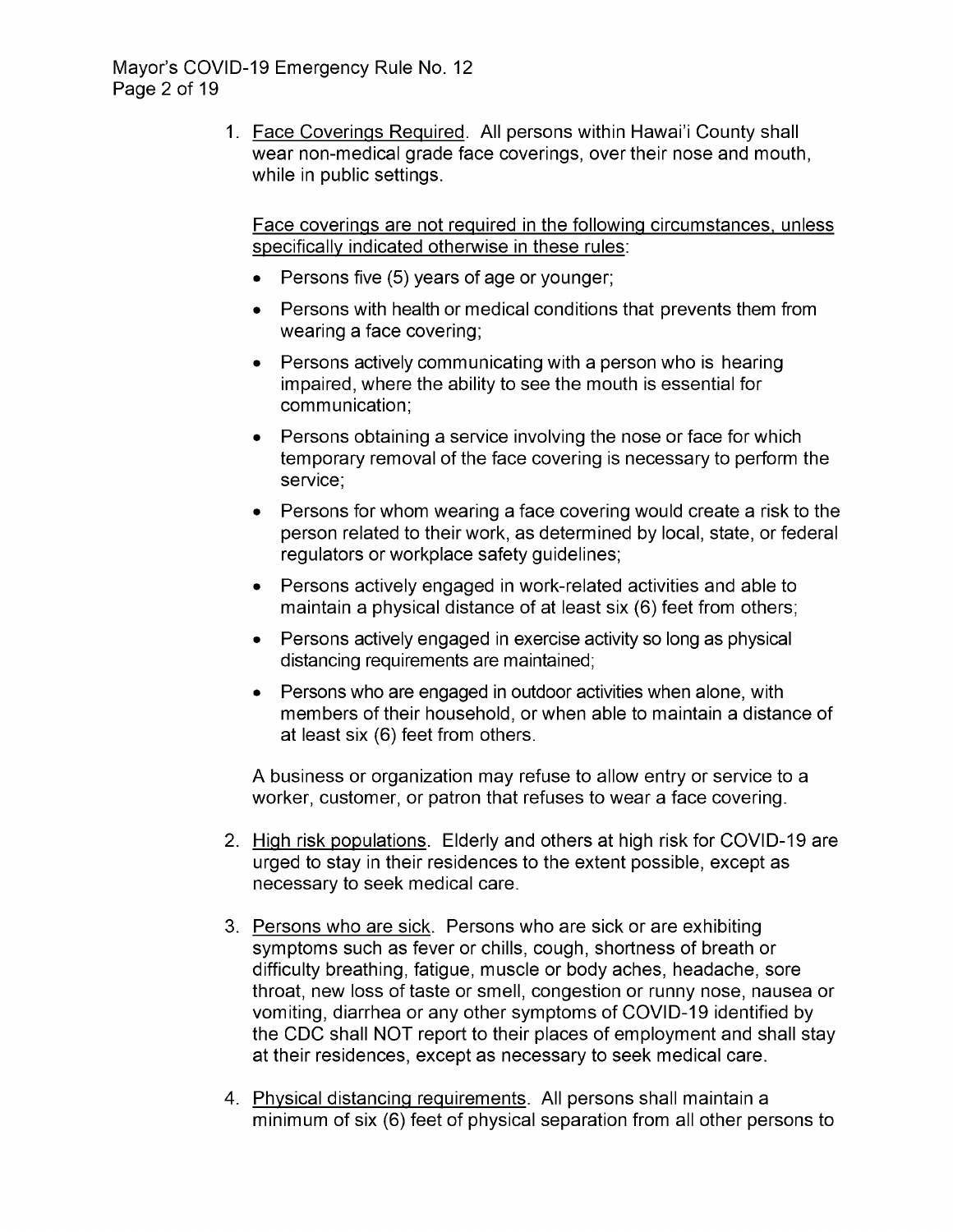the fullest extent possible. Businesses or operations shall designate lanes for patrons' entry and checkout with appropriate signage, tape, or other means to establish the minimum six (6) foot spacing for customers waiting in line. Checkout operations shall be modified to provide the minimum physical distancing or to provide a shield or barrier separating the interactions between customers and checkout clerks.

Businesses and operations shall monitor and enforce, on their premises, the physical distancing requirements set forth in these rules.

5. Limited customer occupancy. Each business and operation shall determine the maximum number of customers that its respective facility may reasonably accommodate while maintaining the specified physical distancing requirements. The business or operation shall post and maintain this maximum number at its primary entrance. The business or operation shall limit and enforce the number of customers in its facility or at its operation to not exceed that maximum number at all times.

It is strongly recommended that a maximum of one (1) customer per one hundred fifteen ( 115) square feet of retail floor area be allowed into a facility or operation to maintain the minimum physical distancing requirement.

- 6. Hand sanitizing products. Businesses and operations shall provide hand sanitizer or equivalent hand sanitizing products for all employees and customers. All customers/patrons shall sanitize hands before entry. Hand sanitizing stations shall be available at each entrance. Employees handling items from customers, such as cash or credit cards, shall frequently utilize hand sanitizers.
- 7. Disinfection. Businesses and operations shall regularly disinfect all high-touch surfaces. Businesses and operations shall assign, train and schedule employees/staff to sanitize carts, conveyors, counters, handles, knobs, and other high-touch surfaces.
- 8. Safeguards for high risk populations. Businesses and operations are urged to implement processes to safeguard the elderly and any person identified by the CDC that are at increased risk for severe illness from COVID-19. Persons at increased risk are encouraged to stay in their residence to the extent possible, except as necessary to seek medical care.
- 9. Online and remote access. Businesses and operations shall post online whether a facility is open and how best to reach the facility and continue services by phone or remotely. Businesses or operations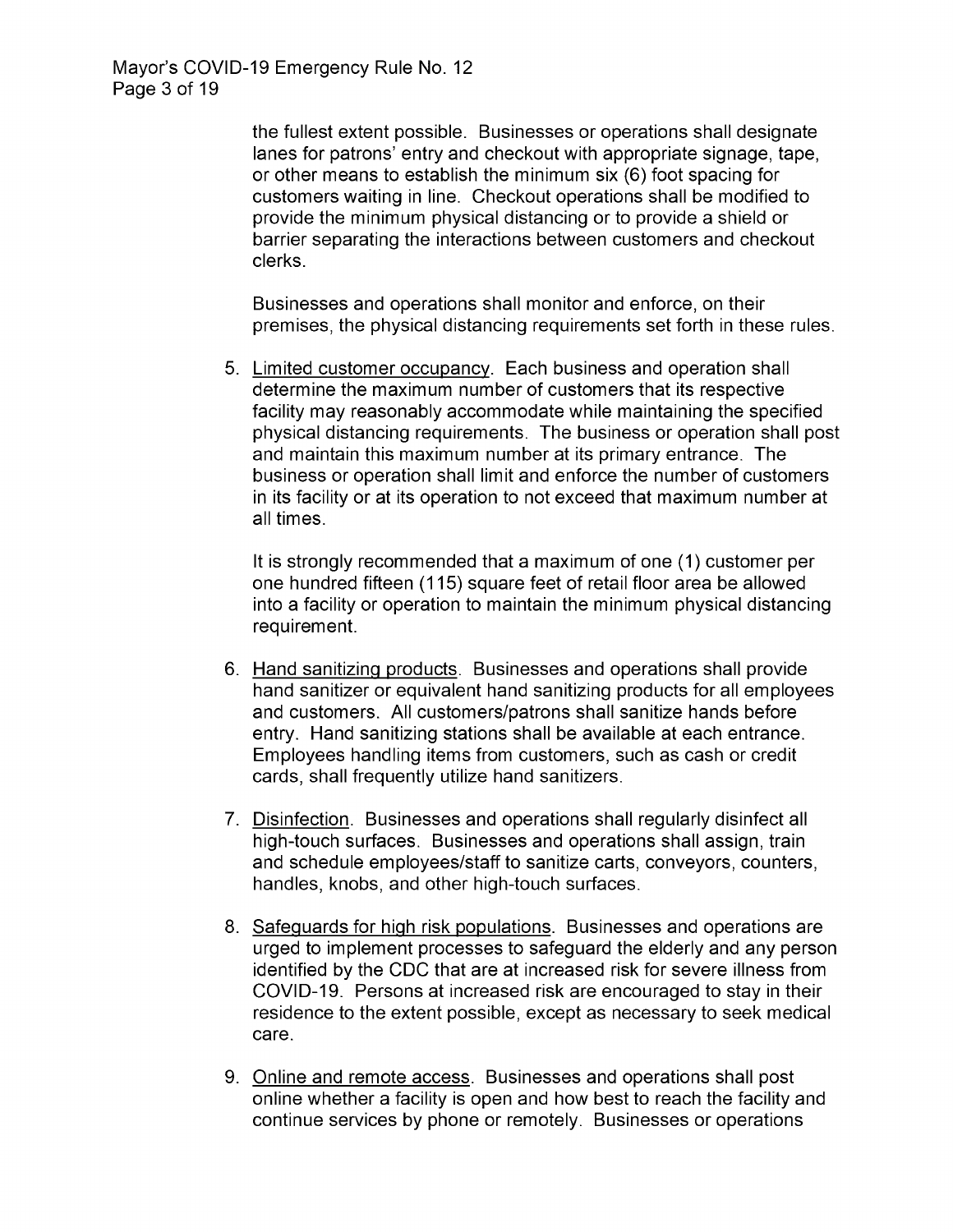shall encourage their customers to do their business remotely by phone or online to the extent possible.

- 10. Pickup at store or delivery. Businesses or operations shall provide for, if feasible, online ordering and purchase of goods and customer pickup of orders at a location outside the facility or shall provide for delivery to customer locations.
- 11. Signage. Businesses or operations shall post a sign at the entrance of the facility informing all employees and customers that they shall, at a minimum: wear face coverings while at the business or operation; avoid entering the business or operation if they have a cough or fever or otherwise do not feel well; maintain the required physical distancing from all others; and not shake hands or engage in unnecessary physical contact.

#### C. Gatherings

Indoor or outdoor social gatherings of groups up to ten ( 10) persons are permitted. Face coverings are required and physical distancing of at least six ( 6) feet between separate groups must be maintained. Members of a single residential or family unit who share the same address are not restricted.

A social gathering is defined as a planned or spontaneous event, assembly, or meeting that brings together multiple people from separate households in a single space or area, indoors or outdoors, at the same time and in a coordinated fashion.

- A social gathering includes, but is not limited to, such get-togethers as a banquet, barbecue, concert, fair, festival, funeral, luau, parade, party, picnic, or wedding.
- 2. A social gathering does not include, and this definition does not apply to:
	- Federal, state and county government operations and functions;
	- Educational, adult and childcare facilities with adequate and active supervision and monitoring, enforcement capabilities, and established emergency response protocols;
	- Businesses, operations, and activities operating under Section A of this Rule.

#### D. Travel to the County of Hawai'i

Pursuant to the 13<sup>th</sup> Proclamation, all persons traveling to Hawai'i Island are subject to mandatory 14 day self-quarantine. The period of self-quarantine shall begin from the date of entry onto Hawai'i Island and shall last 14 days or the duration of the person's presence on the island, whichever is shorter.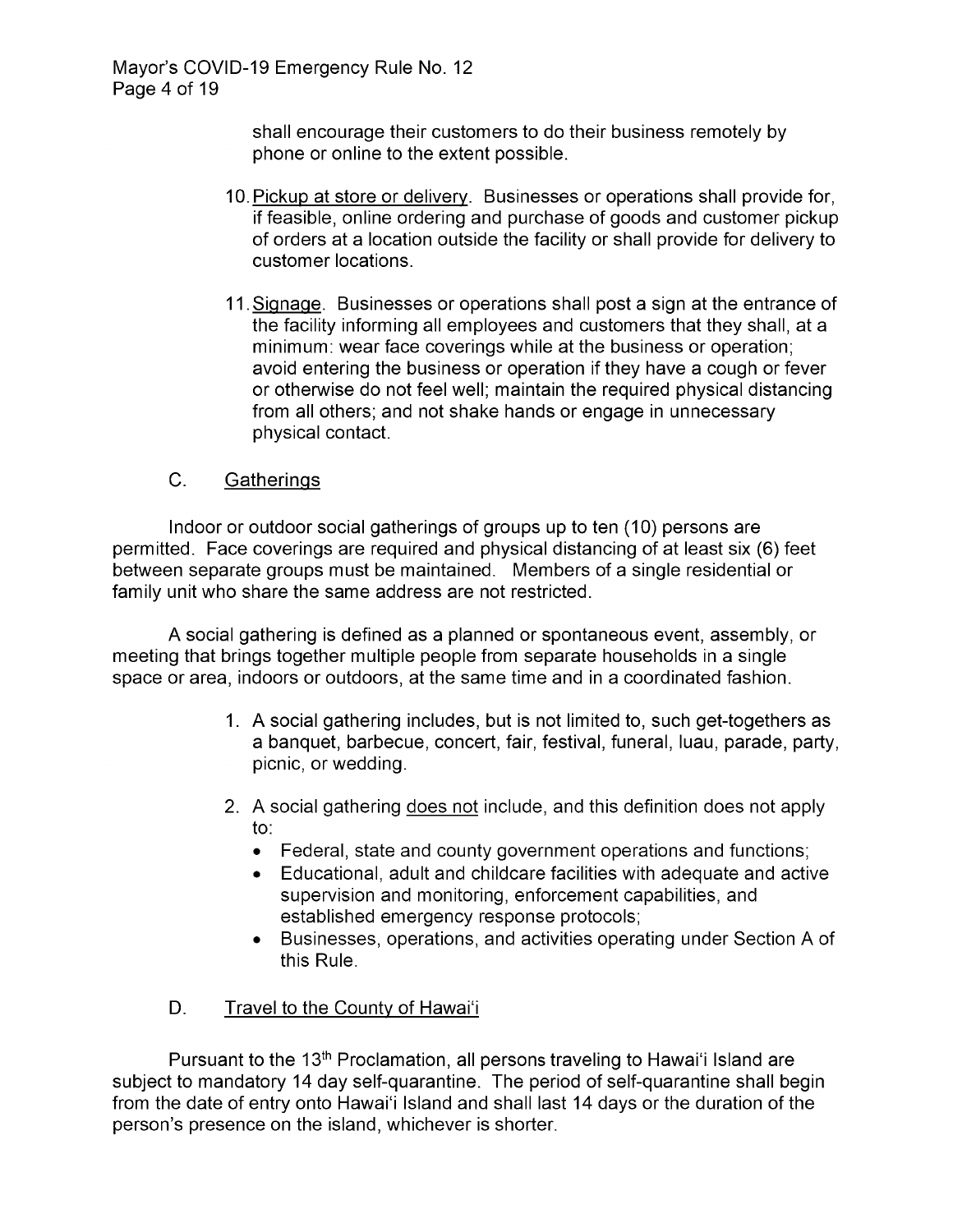Mayor's COVID-19 Emergency Rule No. 12 Page 5 of 19

Inter-island travelers arriving on Hawai'i Island seeking a modified self-quarantine or exemption from the self-quarantine requirements must receive approval for such modification or exemption from the County of Hawai'i. Requests shall be submitted via the following online format:

https://survey123.arcgis.com/share/e2f4ce19aa854964a8fd60bec7fbe78c.

Persons requiring paid or commercial lodging while subject to the mandatory 14 day quarantine shall designate <sup>a</sup> hotel or motel as their quarantine location. Short-term vacation rentals (STVR), bed and breakfast (B&B) establishments, or other paid or commercial lodging defined by the Hawai'i Revised Statutes as "transient accommodations" shall not be designated as a quarantine location except for: 1) visiting essential and critical infrastructure workers, provided quarantine restrictions are followed; and 2) persons meeting the negative test exception under Section IV.B and Exhibit B Section 4(2) of the 13th Proclamation. An STVR, B&B or other paid or commercial lodging defined by the Hawai'i Revised Statutes as "transient" accommodations" may not be designated as a quarantine location for a new or "intended" Hawai'i County resident. Persons who have pre-arranged for long-term residential housing of 180 days or longer may utilize such housing as their designated quarantine location provided that the full 14 day quarantine is served and not stopped early.

#### E. Specific Rules Relating to Businesses, Operations, and Activities

Exhibit 1. Restaurants, bars, food courts, and other food establishments Exhibit 2. County Parks and Recreational Facilities Exhibit 3. Barber Shops and Beauty Operators Exhibit 4. Places of Worship Exhibit 5. Businesses, Operations and Activities to Remain Closed

F. Pursuant to Hawai'i Revised Statutes Section 127A-29, any person violating this Rule shall be guilty of a misdemeanor, and upon conviction, fined not more than \$5,000 or imprisoned for not more than one year, or both.

G. This rule shall take effect immediately and shall continue through October 31, 2020 unless extended, rescinded, superseded, or amended by my subsequent order, or as otherwise provided by law.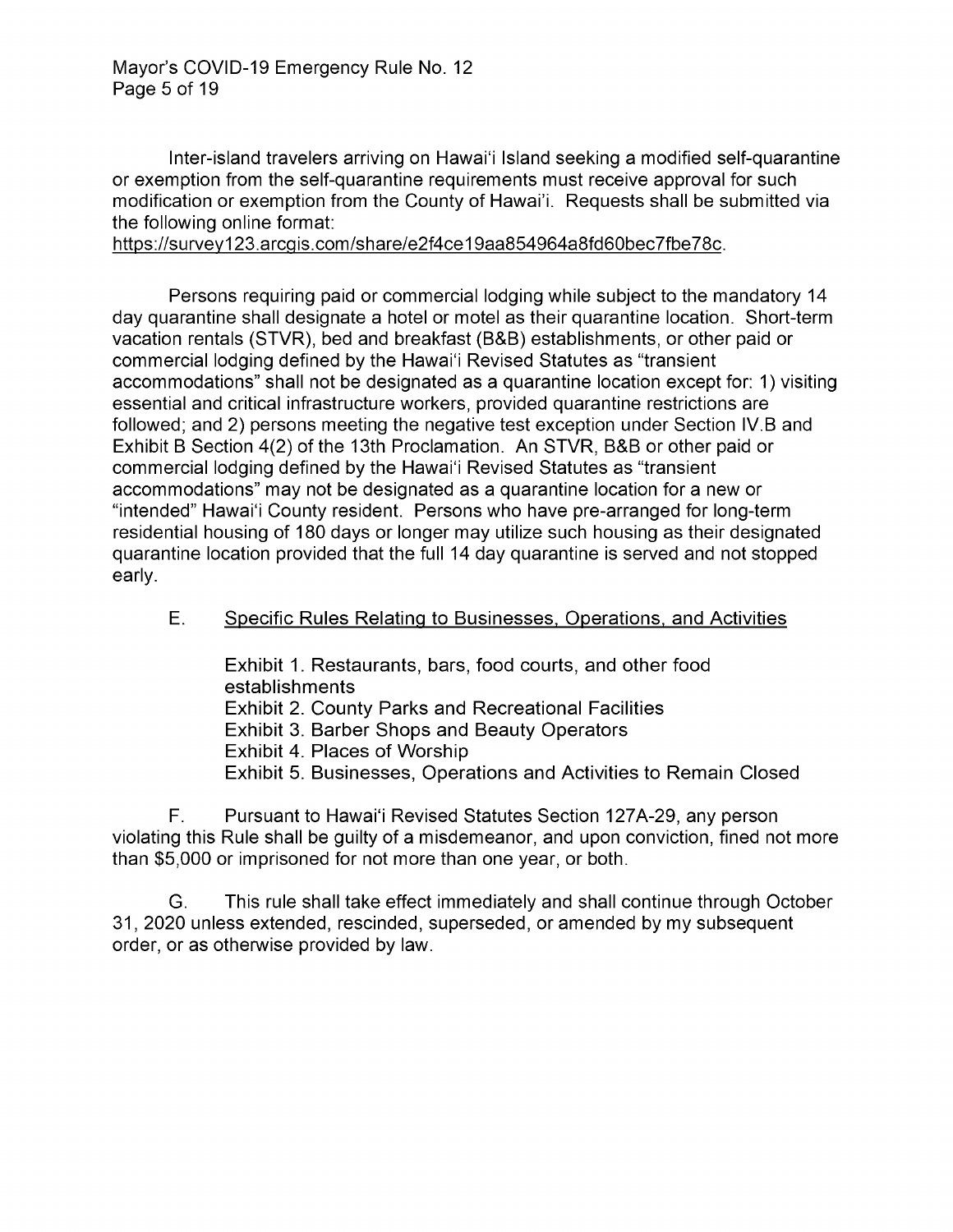Mayor's COVID-19 Emergency Rule No. 12 Page 6 of 19

IN WITNESS WHEREOF, I have hereunto set my hand and caused the Seal of the County of Hawai'i to be affixed. Done this 28th day of September 2020 in Hilo, Hawai'i.

1 avril Harr**y⁄K**im

Mav County of Hawai'i

CONCURRENCE:

April Utz

Governor David Y. Ige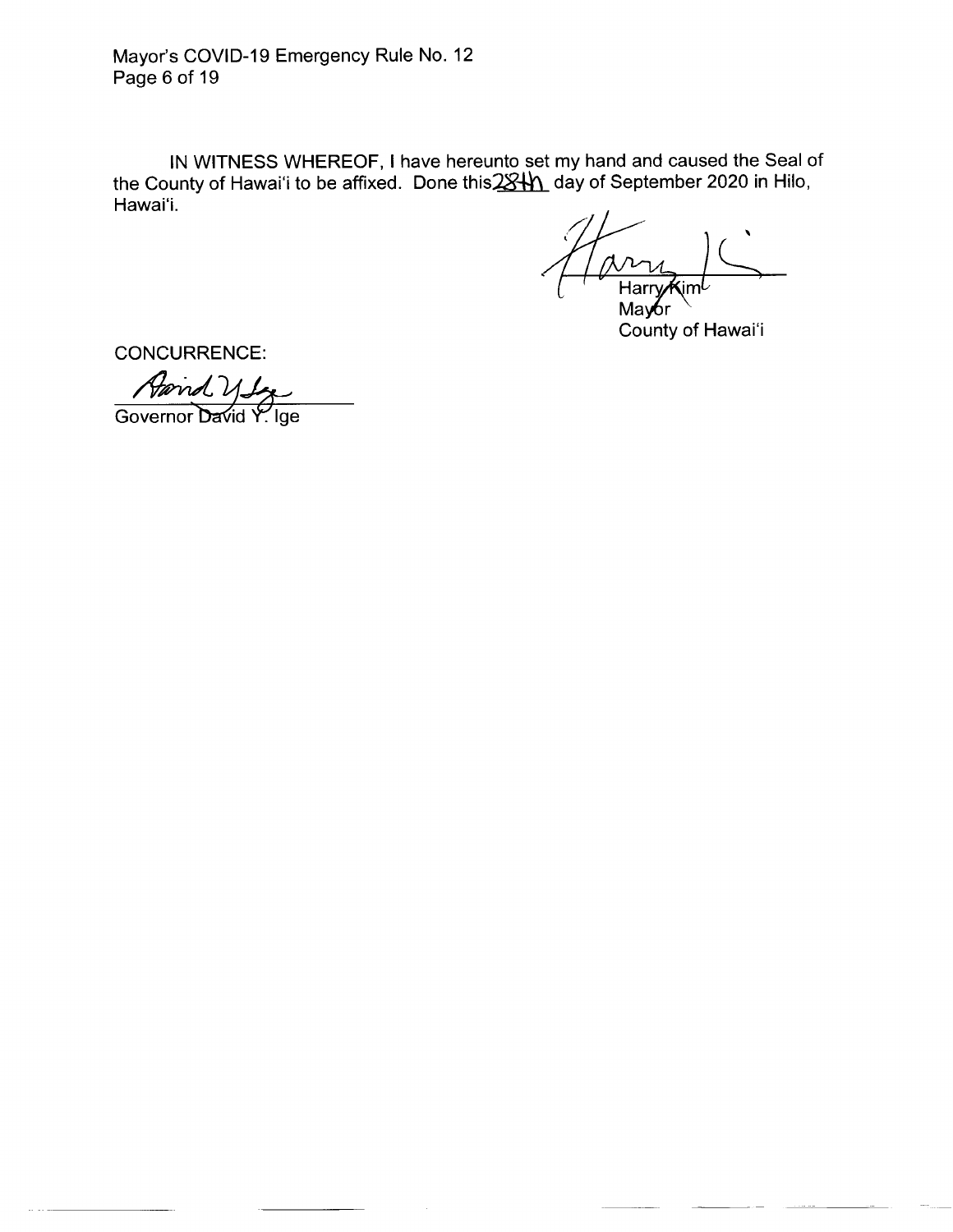#### Restaurants, bars, food courts, and other food establishments

Restaurants, bars, food courts, and other food establishments in the County shall comply with the following requirements:

- A. General.
	- i. Compliance with Physical Distancing Requirements.<br>ii. Compliance with all regulatory quidelines.
	- ii. Compliance with all regulatory guidelines.<br>iii. Development, posting, and implementatio
	- Development, posting, and implementation of written protocols COVID- 19 Mitigation Plan") consistent with County, State, industry specific associations or organizations, and CDC guidance to mitigate the spread of COVID-19 including, but not limited to the following:
		- 1. https://www.cdc.gov/coronavirus/2019 ncov/community/organizations/business-employers/barsrestaurants.html
		- 2. https://www.oneoahu.org/business-guidance
- B. Operations.
	- i. Face coverings.
		- 1. Employees Cooks and kitchen staff that do not interact with the public are encouraged to wear face coverings during their shifts. All other restaurant employees must wear face coverings during their shift.
		- 2. Customers Customers must wear face coverings when entering and leaving the restaurant facility, but may remove the face coverings while seated.
	- ii. All customers shall sanitize hands upon entry of the establishment.<br>iii. Group dining is limited to a maximum of ten (10) individuals per
	- Group dining is limited to a maximum of ten (10) individuals per group.
	- iv. Seating shall be arranged so that six (6) feet of separation is maintained between groups seated at separate tables unless there is a solid barrier between seating groups.
	- V. Condiments shall be by request in single -use disposable packets, or reusable condiment containers that are sanitized between parties.
	- vi. Condiments, silverware, flatware, glasses, or other traditional table top items must not be left on an unoccupied table.
	- vii. Tables and chairs must be fully sanitized after each group (or individual customer) leaves the restaurant.
	- viii. Disposable food ware and utensils should be used when available. When non-disposable food ware or utensils are used, they must be sanitized after each use consistent with Hawai'i Department of Health guidance and regulations, and "best practices" of the U.S. Food & Drug Administration ("FDA"), available at:

https://www.fda.gov/food/food-safety-during-emergencies/best-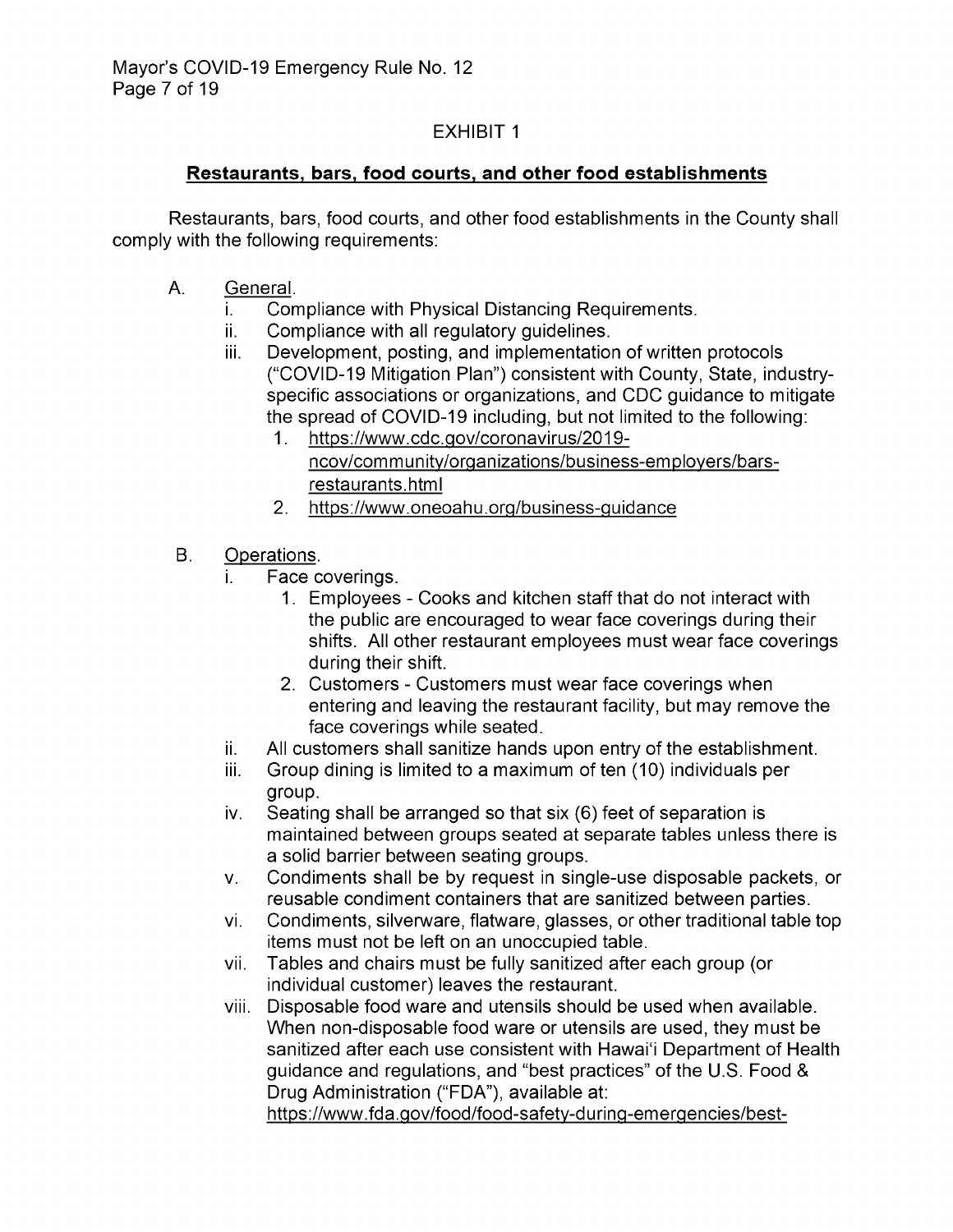practices-re- opening-retail-food- establishments- during-covid- 19 pandemic

- ix. Provide disposable menus or menu board, or sanitize reusable menus after each use.
- X. Hourly touch -point sanitization (workstations, equipment, screens, doorknobs, restrooms, etc.) required.
- xi. Valet services are prohibited, except for vehicles with placards or plates for disabled parking.
- xii. Buffets, salad bars, and other types of self-service of food or beverages are not allowed.
- C. Hygiene
	- i. Employer must provide hand washing capability or sanitizer for employees and customers.
	- ii. An adequate supply of soap, disinfectant, hand sanitizer, and paper towels must be available at all times.
	- iii. Frequent hand washing by employees, especially between interactions with customers.
	- iv. To the maximum extent possible employees shall wear food -grade gloves while handling food. Should employees handle any payment transaction ( cash or credit card) or the property of the customer, they must sanitize gloves or change gloves before servicing the next customer.
- D. Staffing.
	- i. Provide training for employees regarding these requirements.<br>ii. Conduct pre-shift screening, and maintain a staff screening log
	- ii. Conduct pre-shift screening, and maintain a staff screening log.<br>iii. No employee displaying symptoms of COVID-19 shall provide
	- No employee displaying symptoms of COVID-19 shall provide services to customers. Symptomatic or ill employees shall not report to work.
	- iv. No person should work within 72 hours of exhibiting a fever or other COVID-19 symptoms, and follow the CDC's "What To Do If You Are Sick" guidance, available at: https://www.cdc.gov/coronavirus/2019 ncov/if-you-are-sick/steps-when-sick.html
	- v. Employer must establish a plan for employees getting ill and a returnto-work plan following CDC guidance, which can be found online at: https://www.cdc.gov/coronavirus/2019-ncov/community/guidancebusiness-response. html
- E. Cleaning and Disinfecting.
	- i. Cleaning and disinfecting must be conducted in compliance with CDC guidance.
	- ii. When an active employee is identified as being COVID- 19 positive by testing, cleaning, and disinfecting must be performed as soon after the confirmation of a positive test as practical consistent with CDC guidance.
	- iii. CDC guidance can be found online at: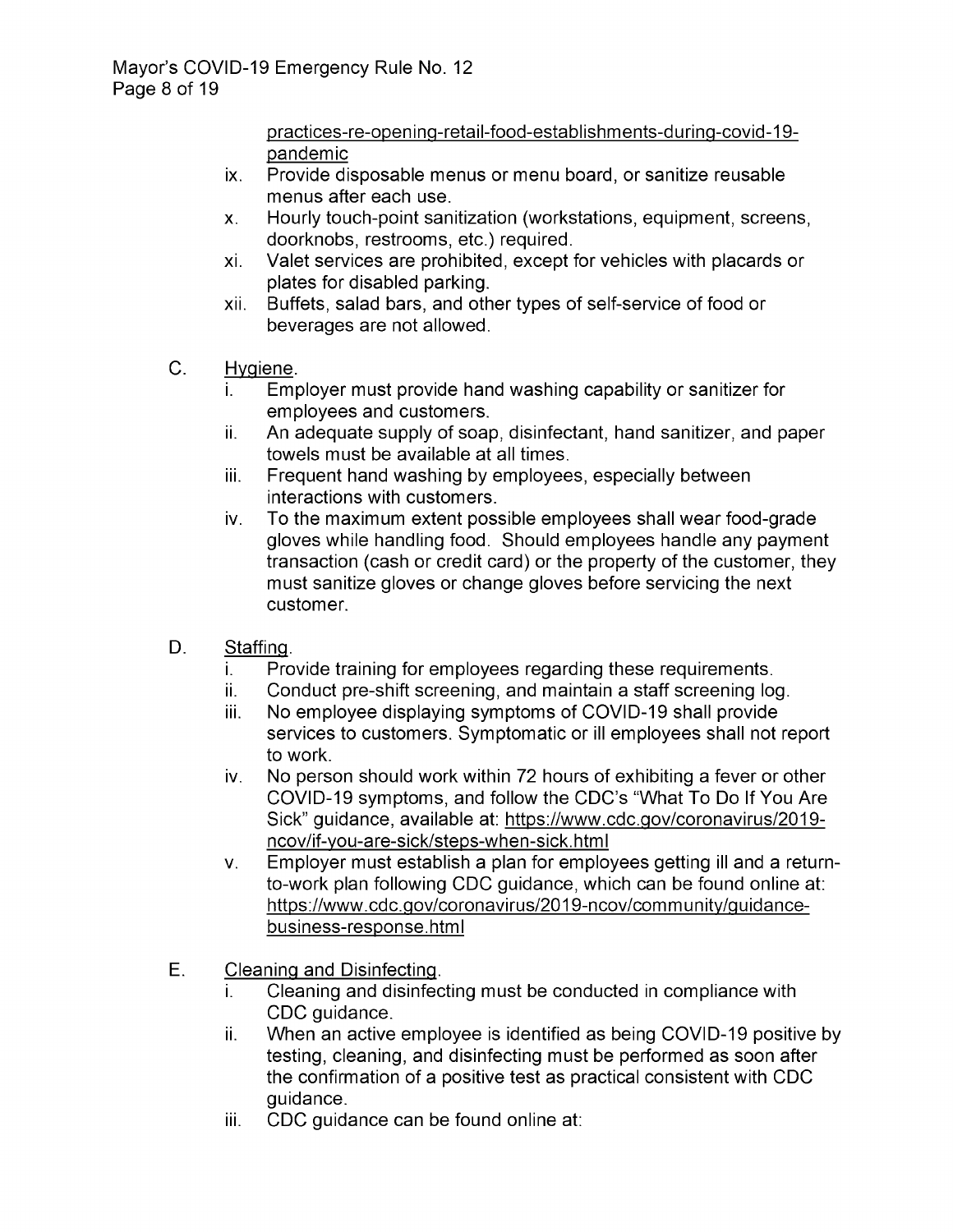https://www.cdc.gov/coronavirus/2019-ncov/community/disinfectingbuilding-facility.html

- F. Encouraged Practices. Restaurants and bars are encouraged to do the following:
	- i. Have customers enter and exit through different doorways using oneway traffic, where possible.
	- ii. Start or continue entryway, curbside, and home delivery, if permissible.
	- iii. Encourage making reservations, preordering for dine -in service, and ordering for contactless pick-up and delivery by either telephone or other remote means.
	- iv. Implement cashless and receiptless transactions.
- G. Specific requirements for bars.
	- i. Limit groups within the bar to a maximum of ten ( 10) individuals per group.
	- $ii.$  Ensure groups within the bar maintain at least six (6) feet of separation from other groups.
	- iii. Prohibit groups within the bar from intermingling.<br>iv. Designate areas to separate groups at least six (
	- Designate areas to separate groups at least six (6) feet apart from each other. (E.g., through ropes or other physical separation for standing areas, or the seating of guests at separate tables, or both).
	- V. Require all employees that interact with the public wear face coverings.
	- vi. Ensure all customers wear face coverings when entering and leaving the bar, but allow customers to remove the face covering while in the bar.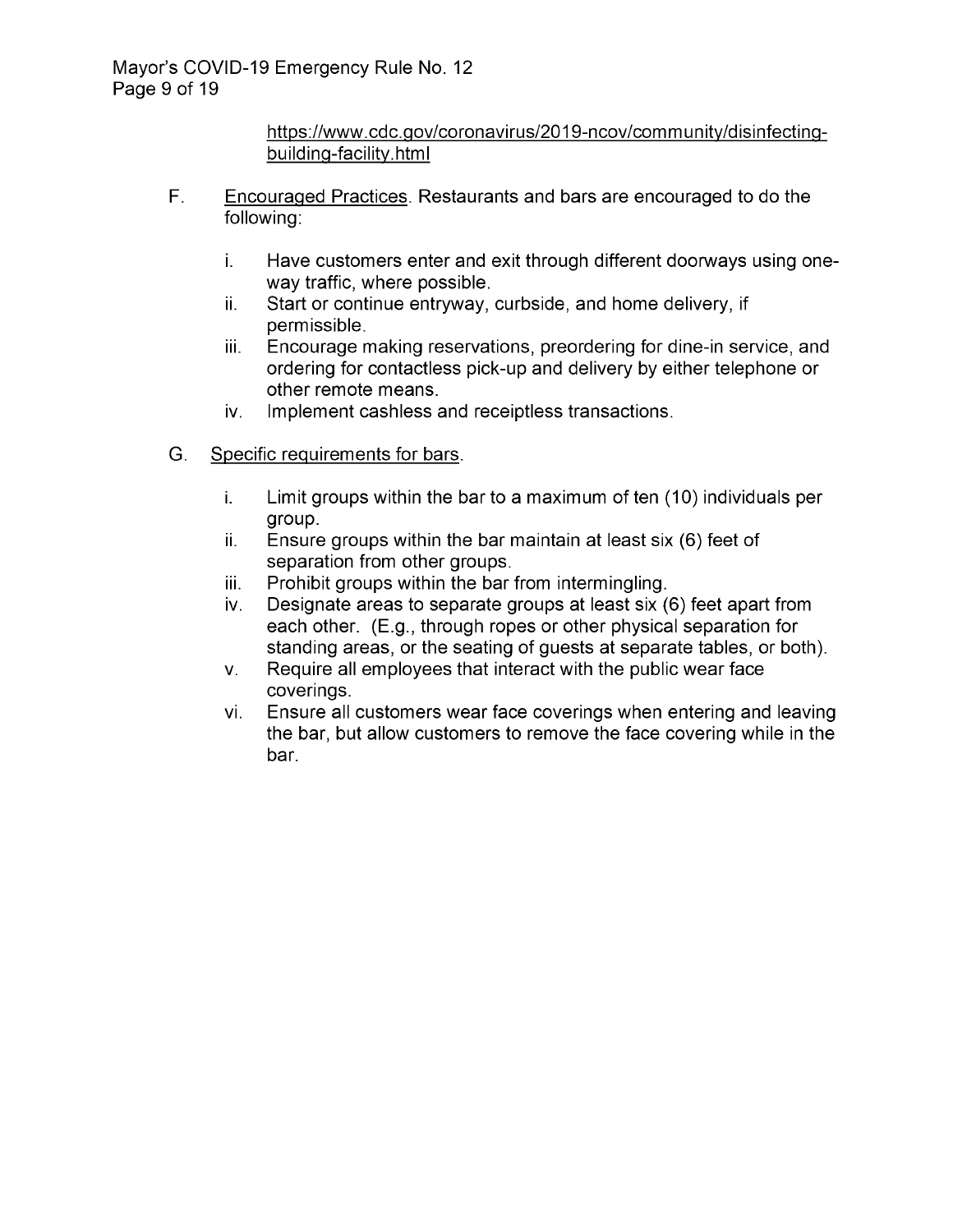#### COUNTY PARKS AND RECREATIONAL FACILITIES

- $1.$ All County of Hawai'i ("County") parks and recreational facilities: (1) listed specifically in Hawai'i County Code, Chapter 15 Parks & Recreation, Article 3, Section 15-68.1 "parks and recreational facility schedule," or (2) as defined by Hawai'i County Code, Chapter 15, Article 1, Section 15-3 as a "park area" or "recreational area" are OPEN from  $7:00$  a.m. to  $7:00$  p.m. pursuant to the following requirements, unless addressed separately hereinafter:
	- a. Physical distancing requirements contained in Section B. 4. of these rules and Governor David Y. Ige's 13<sup>th</sup> Proclamation, as amended or superseded, shall be followed.
	- b. Events or activities with the potential to generate gatherings in excess of the permitted maximum number of persons will not be allowed unless a comprehensive plan to protect the health, safety and wellbeing of participants, officials, supporters, spectators and other individuals present is pre -approved by the Director of Parks and Recreation ( hereinafter Director"). The plan shall include, but not be limited to, the following:
		- i) Reasonable means and methods to limit and enforce restrictions on gathering
		- ii) Reasonable means to inform, and methods to ensure and enforce, physical distancing requirements for all persons present
		- iii) Reasonable strategies for disinfection/sanitization of all common and high-touch surfaces
	- C. Concession (food, snack, beverage, merchandise, etc.) operations are not permitted without prior approval from the State Department of Health and the Director.
	- d. All permits and reservations for use associated with all park sites and recreational facilities may be cancelled at the discretion of the Director.
	- e. Businesses and operations with the appropriate permit( s) to operate in a park may resume, subject to specific approval of the Director and provided they adhere to applicable COVID-19 industry standards, CDC guidance, and State and County requirements.
- 2. For the safe operation of childcare programs approved by the Director, the following County parks and recreational facilities are closed to the public from 7 a.m. through 5:30 p.m. on weekdays. Those parks and facilities allowed to open per Items 1 and 3 of this rule, may be opened at 5:30 p.m. through 7 p.m. on weekdays and at 7 a.m. through 7 p.m. on weekends and holidays:
	- a. Waiākea Uka Park & Stanley Costales Waiākea Uka Gym<br>b. Waimea Community Center
	- **Waimea Community Center**

The Director may authorize additional specific uses of/at the above -listed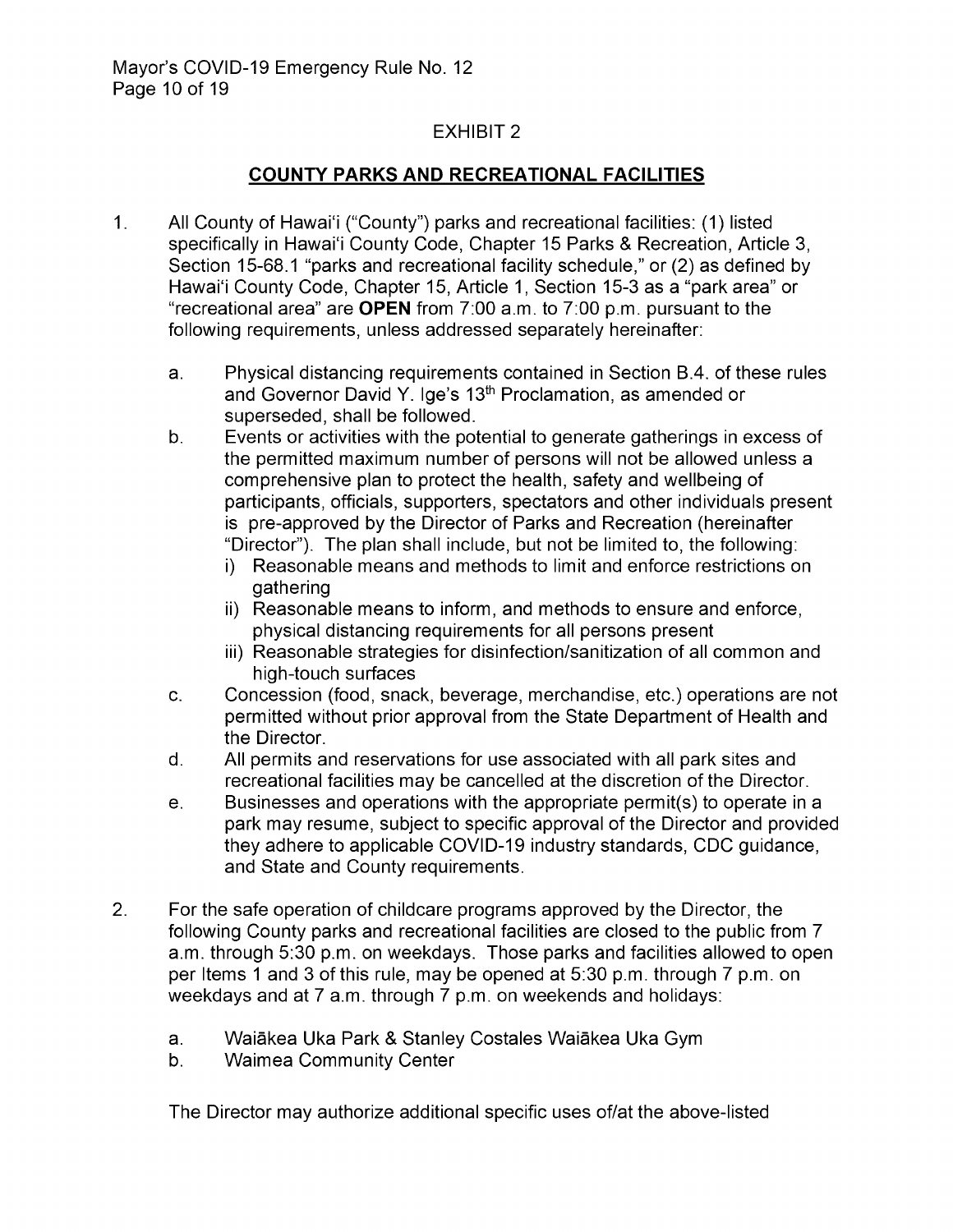facilities for County-operated, managed, sponsored or approved activities, programs, services and functions.

- 3. The following County parks and recreational facilities remain closed to the public:
	- a. All community centers and senior centers<br>b. All gymnasiums and covered play court fa
	- b. All gymnasiums and covered play court facilities<br>c. Afook-Chinen Civic Auditorium
	- Afook-Chinen Civic Auditorium
	- d. Aunty Sally Kaleohano's Luau Hale<br>e. Francis F.C. Wong Stadium
	- e. Francis F.C. Wong Stadium<br>f. Hakalau Beach Park
	- f. Hakalau Beach Park
	- g. Honoka'a Swimming Pool (ongoing construction)<br>h. NAS Swimming Pool (Hale Hanakahi emergency
	- h. NAS Swimming Pool (Hale Hanakahi emergency shelter facility)<br>i. Pana'ewa Rainforest Zoo & Gardens (ongoing construction)
	- i. Pana'ewa Rainforest Zoo & Gardens (ongoing construction)<br>j. Shipman Gym
	- j. Shipman Gym<br>k. Waiākea Recr
	- Waiākea Recreation Center

The Director may authorize limited term, specific uses of the above -listed facilities for County-operated, managed, sponsored or approved activities, programs, services and functions.

- 4. All County cemeteries, including veterans' cemeteries administered by the County, remain open for visitation during their respective standard hours of operation.
- 5. The Hilo Municipal Golf Course remains open with modified rules for play in effect. The golf pro shop concession and restaurant concession may continue with modified operations and hours subject to approval of the Director.
- 6. Swimming pools remain open with modified days/hours of operations and modified rules in effect as established by the Director.
- 7. Camping is permitted in accordance with the following conditions and with modified rules as established by the Director:
	- a. The following campsite remains open:
		- i) Gilbert Kahele Recreation Area
	- b. All other campsites remain closed until further notice unless use is specifically approved by the Director.
	- c. All campers shall be responsible to disinfect/sanitize all common contact surfaces ( such as grills, picnic tables, water faucets, restroom fixtures, showers, etc.) prior to and immediately following each person's use.
	- d. All campers shall provide their own disinfecting/sanitizing supplies and accessories necessary to comply with the preceding requirement and as required to maintain their individual health and safety.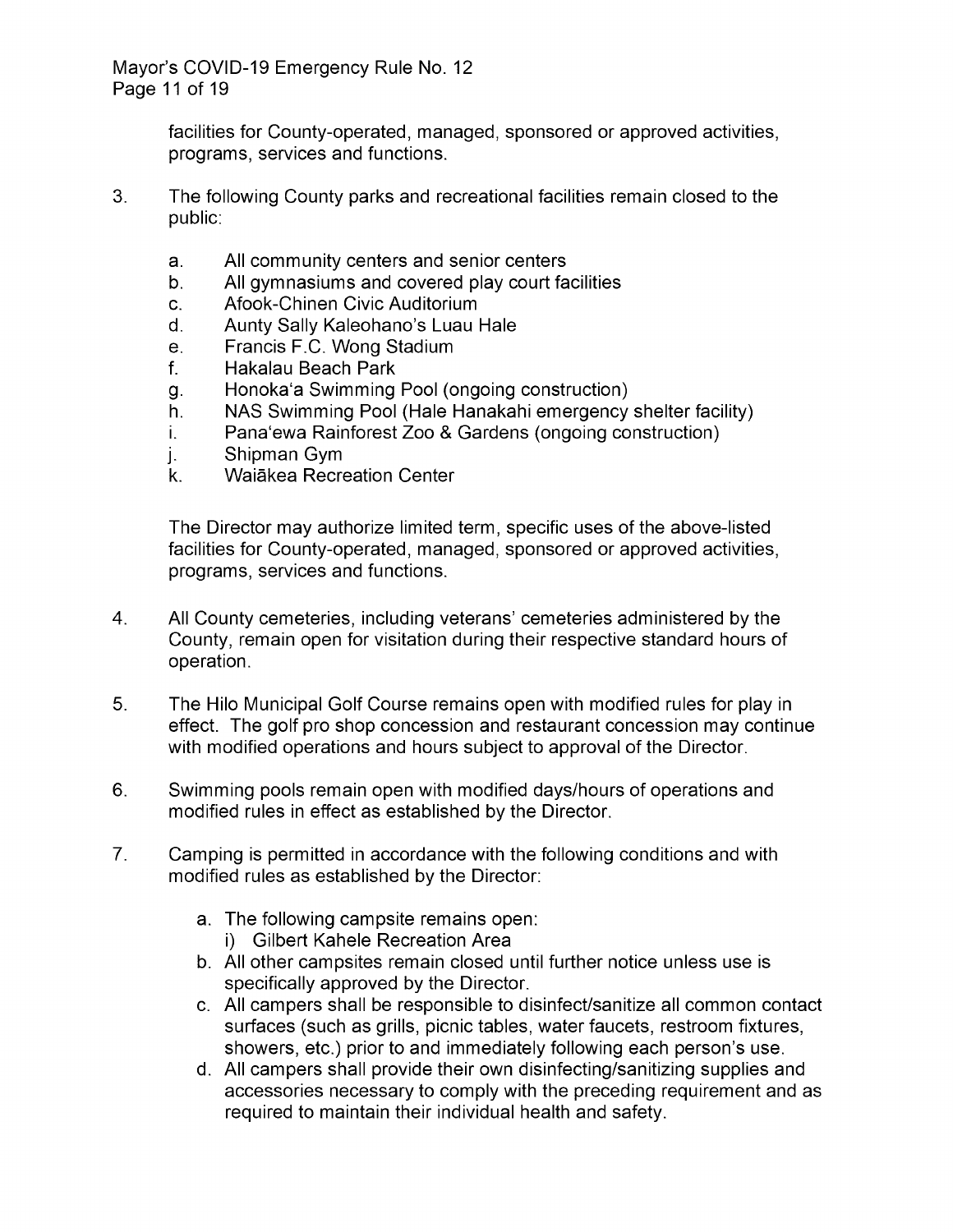- e. All tents/canopies belonging to campers from the same group shall be separated by a minimum of ten (10) feet. All tents/ canopies belonging to separate groups of campers shall be separated by not less than twenty 20) feet.
- 8. Organized sports played/conducted outdoors where contact between players is a condition of the game, contact is likely to occur repeatedly in the course of the activity, or the confines of the court/field/venue are such that athletes, coaches, managers, staff, scorekeepers/statisticians, and officials/referees/umpires (hereinafter collectively "Participants") and parents/ guardians, family members, friends, supporters and spectators ( hereinafter collectively "Non -Participants") are closely confined, such as football (tackle, flag, or touch), rugby, basketball, field hockey, water polo, mixed martial arts, boxing, wrestling and similar sports hereinafter "Contact Sports Programs") are permitted to continue operations as follows:
	- a. Contact Sports Programs may continue operations limited to sports conditioning, individual skill development and controlled group situational drills (hereinafter collectively "Practice(s)") for participants and coaches under the following conditions and requirements:
		- i) Physical distancing of not less than six (6) feet between individuals shall always be maintained to the fullest extent possible.
		- ii) Groups are limited to a maximum of twenty-five (25) individuals includes athletes, coaches, managers, staff, etc. required to successfully implement a practice session) from a single Contact Sports Program.
		- iii) Where multiple Contact Sports Programs are present at the same facility, not less than twenty (20) feet of separation shall always be maintained between separate Contact Sports Programs. Mingling of individuals between Contact Sports Programs shall not be permitted.
- 9. Organized sports played/conducted outdoors where contact between players is NOT a condition of the game, contact is NOT likely to occur repeatedly in the course of the activity, or the confines of the court/field/ venue are such that athletes, coaches, managers, staff, scorekeepers/statisticians, and officials/referees/umpires (hereinafter collectively "Participants") and parents/guardians, family members, friends, supporters and spectators hereinafter collectively "Non -Participants") are NOT closely confined, such baseball, softball, soccer, futsal, golf, disc golf, volleyball, canoeing, kayaking, standup paddle boarding, cycling, car/motorcycle racing, bike/motocross racing and similar sports (hereinafter "Non -Contact Sports Programs") are permitted to continue operations as follows:
	- a. Select Non -Contact Sports Programs may continue full regimen practices and scrimmages (hereinafter collectively "Training") and competitive play under the following conditions and requirements: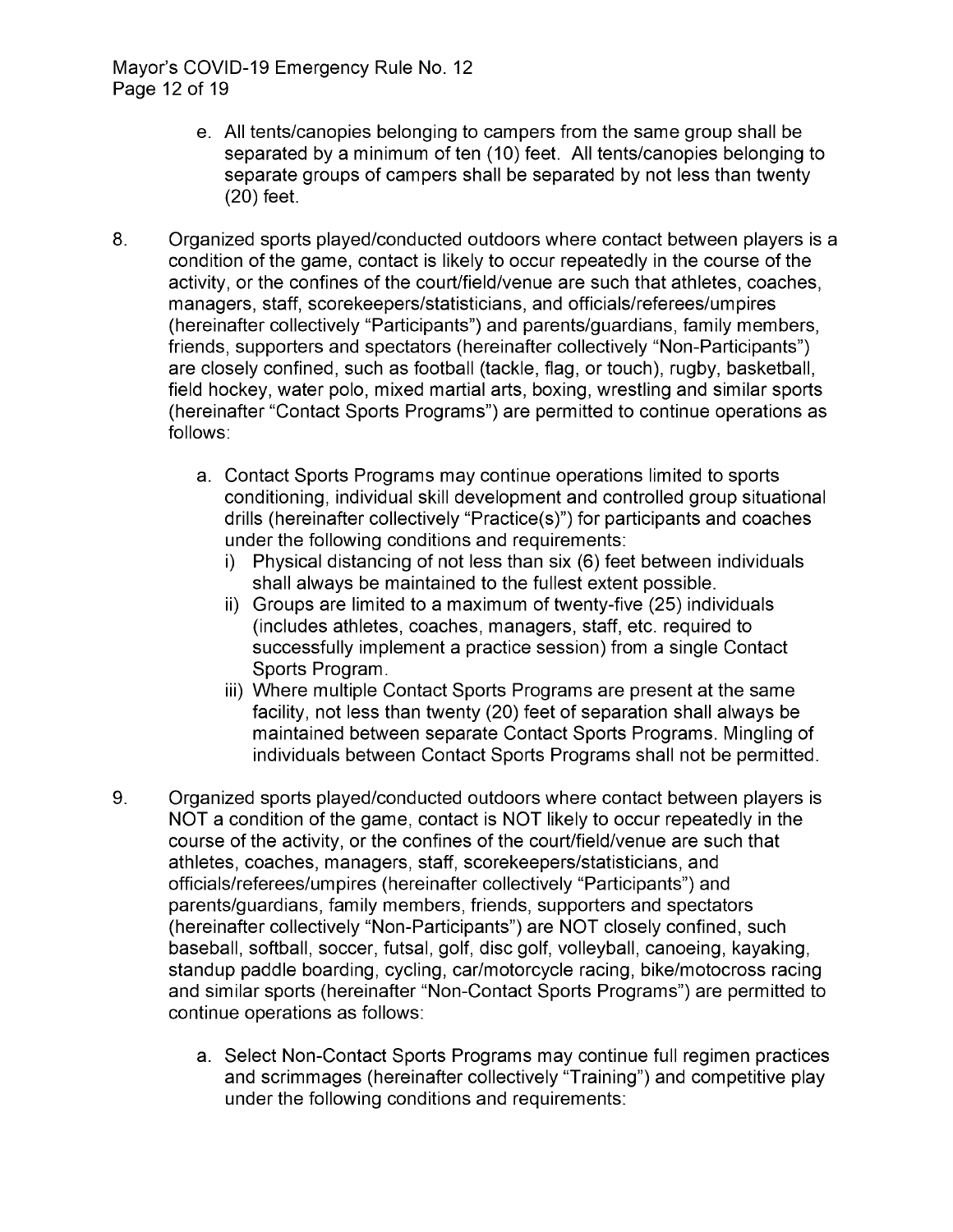- i) Competitive play shall be limited to one Non -Contact Sports Program competing against another Non-Contact Sports Program (e.g., one baseball team playing against another) and shall not exceed a maximum of 50 Participants and Non -Participants combined between competing Non -Contact Sports Programs.
- ii) Groups are limited to two (2) Non-Contact Sports Programs on a common outdoor sports field, court, etc. at the same time.
	- 1) Where competitive play or Training is scheduled in proximity to other competitive play or Training, not less than twenty (20) feet of physical separation shall always be maintained.
	- 2) No mingling shall be allowed between members of separate Non Contact Sports Programs.
- 10. All Contact Sports Program operators and Non -Contact Sports Program operators shall ensure that:
	- a. Physical distancing protocols and procedures exist, are communicated to and understood by all Participants and Non -Participants.
	- b. Close contact engagements beyond those necessary to carry out Practices, Training and competitive play (e.g., huddles, high-fives, fistbumps, post-game handshakes, team cheers, etc.) shall not be permitted.
	- c. Specific considerations are implemented and enforced pertinent to the configuration and controlling physical features of the sports venue relative to the athletic activity engaged in including, but not limited to, maintaining unhindered access to entrances/exits, controlling queues, identifying and accounting for bottlenecks, respecting maximum occupancy of venues and portions thereof, etc.
		- i) All Participants are screened for illness and symptoms of COVID-19 prior to entering the facility each time Practices, Training and competitive play will occur.
		- ii) Participants and Non-Participants shall always wear face coverings when arriving, spectating, and leaving. Participants actively engaged in Practices, Training or competitive play, where and when face coverings pose an increased safety risk, shall not be mandated to wear a face covering.
		- iii) There is no socializing in groups before or after designated times for Practices, Training, and competitive play.
		- iv) Individuals from outside the Sports Program are limited in their interactions with Participants during drop off/ pick up.
		- v) Any Participant who has tested positive for COVID- 19 may not attend Practices, Training or competitive play until they are cleared for release from isolation according to CDC guidelines and cleared to return by a healthcare provider.
		- vi) Any Participant exposed to a person with a confirmed or probable case of COVID- 19 may not attend Practices, Training, competitive play, or any other activity of the Sports Program until they have completed quarantine following CDC guidelines.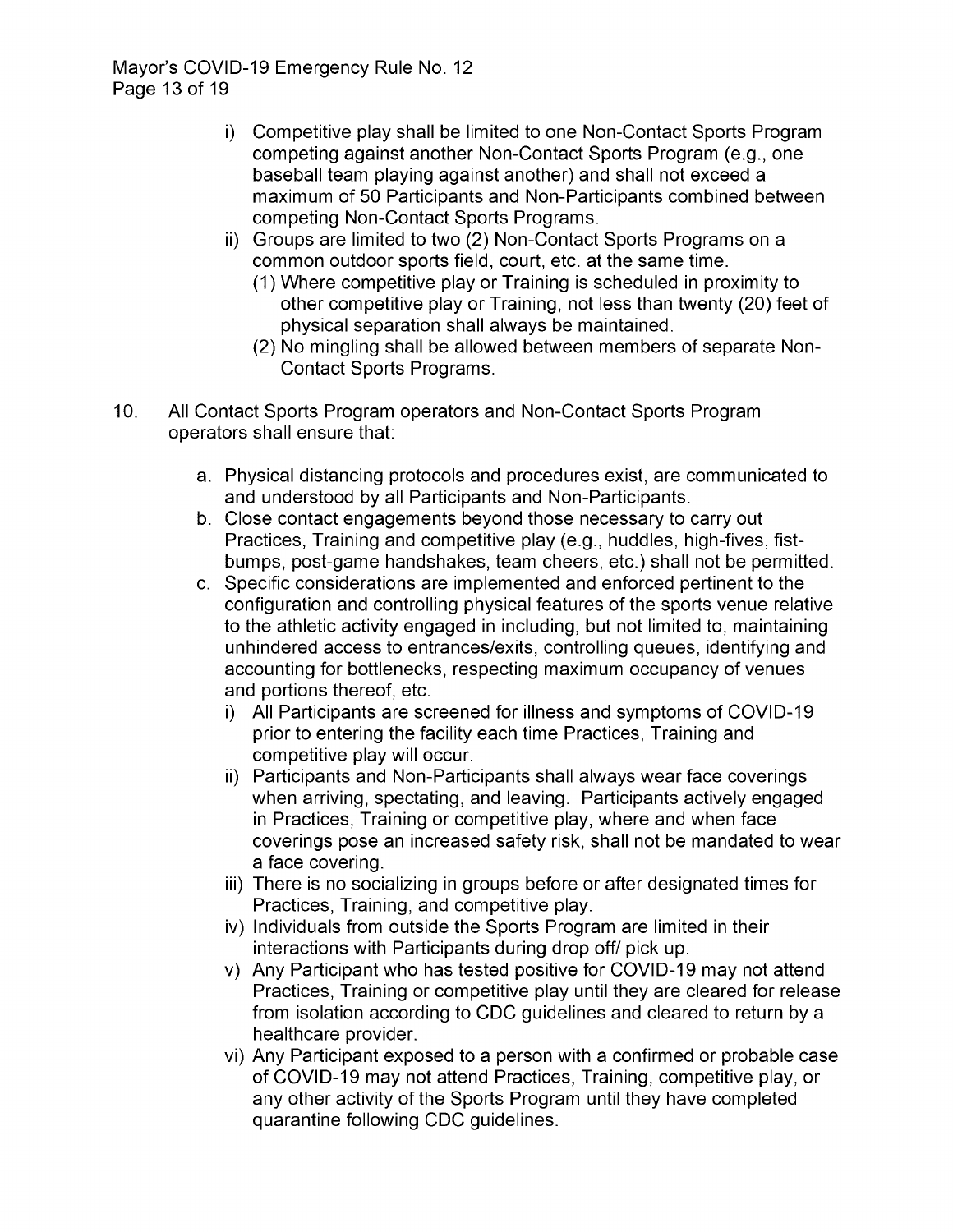Mayor's COVID-19 Emergency Rule No. 12 Page 14 of 19

- vii) All program activities are evaluated to identify and mitigate " high- risk" activities (shared equipment, incidental close contact, etc.) to reduce or prevent COVID-19 transmission.
- d. Individuals shall comply with any lawful requirements imposed by the Contact and Non -Contact Sports Program operator.
- e. Nothing in this section requires a public or private Contact or Non -Contact Sports Program to open or resume operations.
- 11. Persons may not engage in any contact sports ( as defined in Item 8) activities in an impromptu or "pickup" manner of play at any time.
- 12. Persons may engage in appropriate non -contact sports (as defined in Item 9) activities in an impromptu or "pickup" manner of play provided they adhere to a maximum of 10 participants at any time and fields or facilities are available or open by the department. Additionally:
	- a. Skateparks: Only persons actively skateboarding can enter and remain in any skatepark. The maximum number of persons allowed to simultaneously use any skatepark is ten ( 10). Only skateparks that are outdoors may be utilized when opened by the department.
	- b. Tennis and Pickleball: Only persons actively playing tennis or pickleball can enter and remain in any court area. The maximum number of persons allowed to simultaneously use a court is 4 persons. Only courts that are outdoors may be utilized when opened by the department.
- 13. All County beach parks and shoreline parks are opened. All persons must abide by the face covering, physical distancing, and gathering requirements contained in Sections B and C of these rules and Governor David Y. Ige's  $13<sup>th</sup>$ Proclamation, as amended or superseded.
- 14. All other State or County restrictions related to COVID- 19 must be followed, including, but not limited to, applicable quarantine restrictions.

The foregoing is subject to specific park closures as designated by the County Department of Parks and Recreation and supersedes any conflicting County emergency rule provision.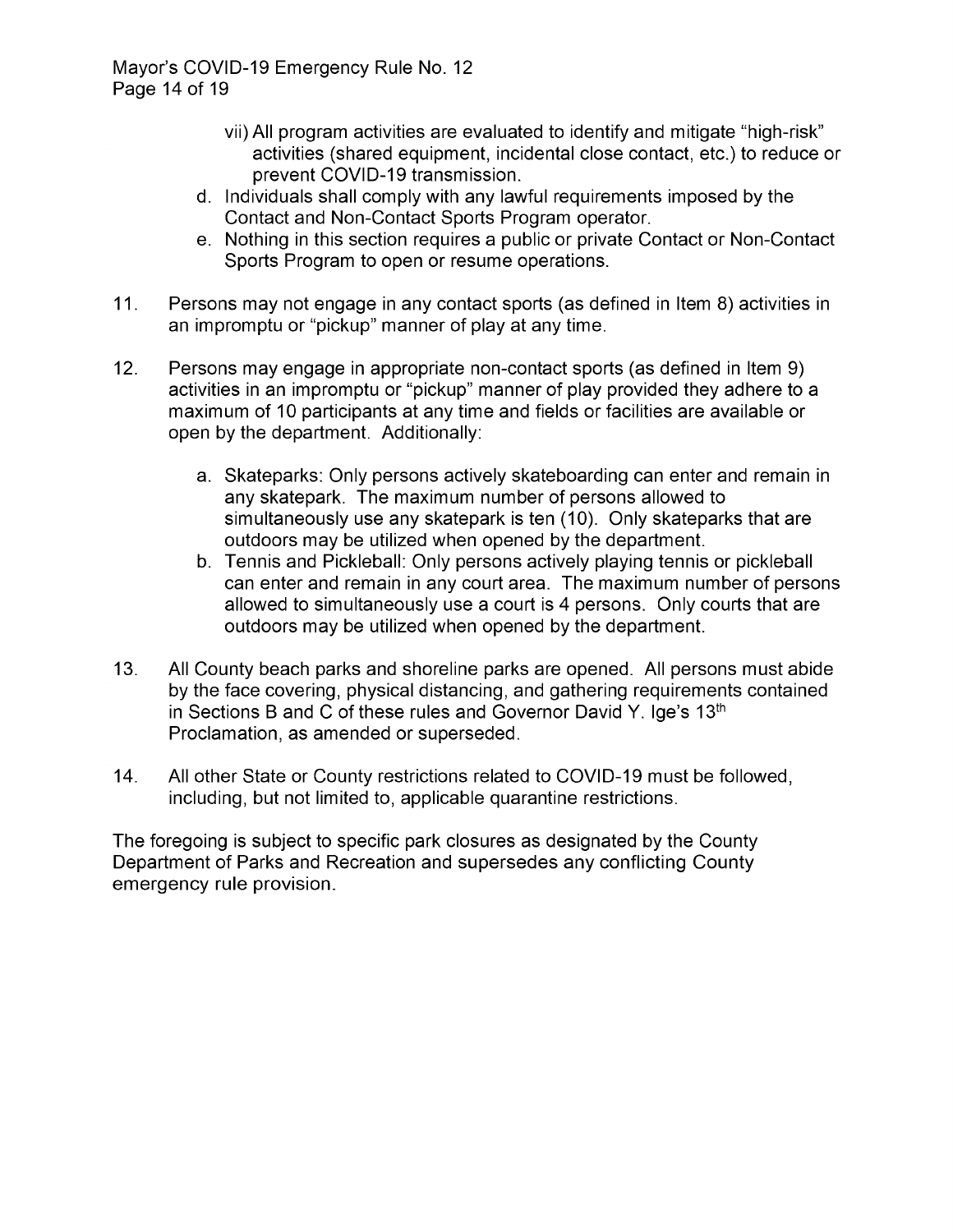#### Barber Shops and Beauty Operators

- $1<sub>1</sub>$ Barber shops and beauty operators (hereinafter collectively "Salons") shall follow all safe practices described in this rule and Exhibit G of the Governor's 13<sup>th</sup> Proclamation.
- 2. Salons shall prohibit any person from entering their place of business when exhibiting symptoms such as fever or chills, cough, shortness of breath or difficulty breathing, fatigue, muscle or body aches, headache, sore throat, new loss of taste or smell, congestion or runny nose, nausea or vomiting, diarrhea or any other symptoms of COVID-19 identified by the CDC.
- 3. Sanitizing: Provide hand sanitizing stations for employees and customers. Hand sanitizing stations shall be available at each entrance.
- 4. All persons shall maintain a minimum of six -feet of physical separation from all other persons to the fullest extent possible. Each business and operation shall determine the maximum number of customers that its respective facility may reasonably accommodate while maintaining the specified physical distancing requirements.
- 5. Signage: The business shall post signage at the entrance informing all customers of the requirement to wear CDC recommended face coverings while in the salon, not to enter the facility if they have a cough, fever, or do not feel well; to maintain a six-foot distance from others, and not to shake hands or engage in unnecessary physical contact.
- 6. All operators shall wash hands thoroughly with soap and hot water and dry hands thoroughly with sanitary towels or hand dryers prior to client contact and in-between each client.
- 7. All implements and coverings that come into contact with a client must be changed and laundered or sterilized prior to being used on any other client.
- 8. Chairs shall be cleaned and disinfected after occupancy by each client. A clean towel or paper cover must be placed on the head rest of any chair, and changed for each client.
- 9. All clean towels must be kept in a closed cabinet at all times when not being used.
- 10. A clean strip of cotton, a towel or paper band shall be placed around the neck of each client, so that at no time will hair, cloth, or cape come in contact with the neck or skin of the customer.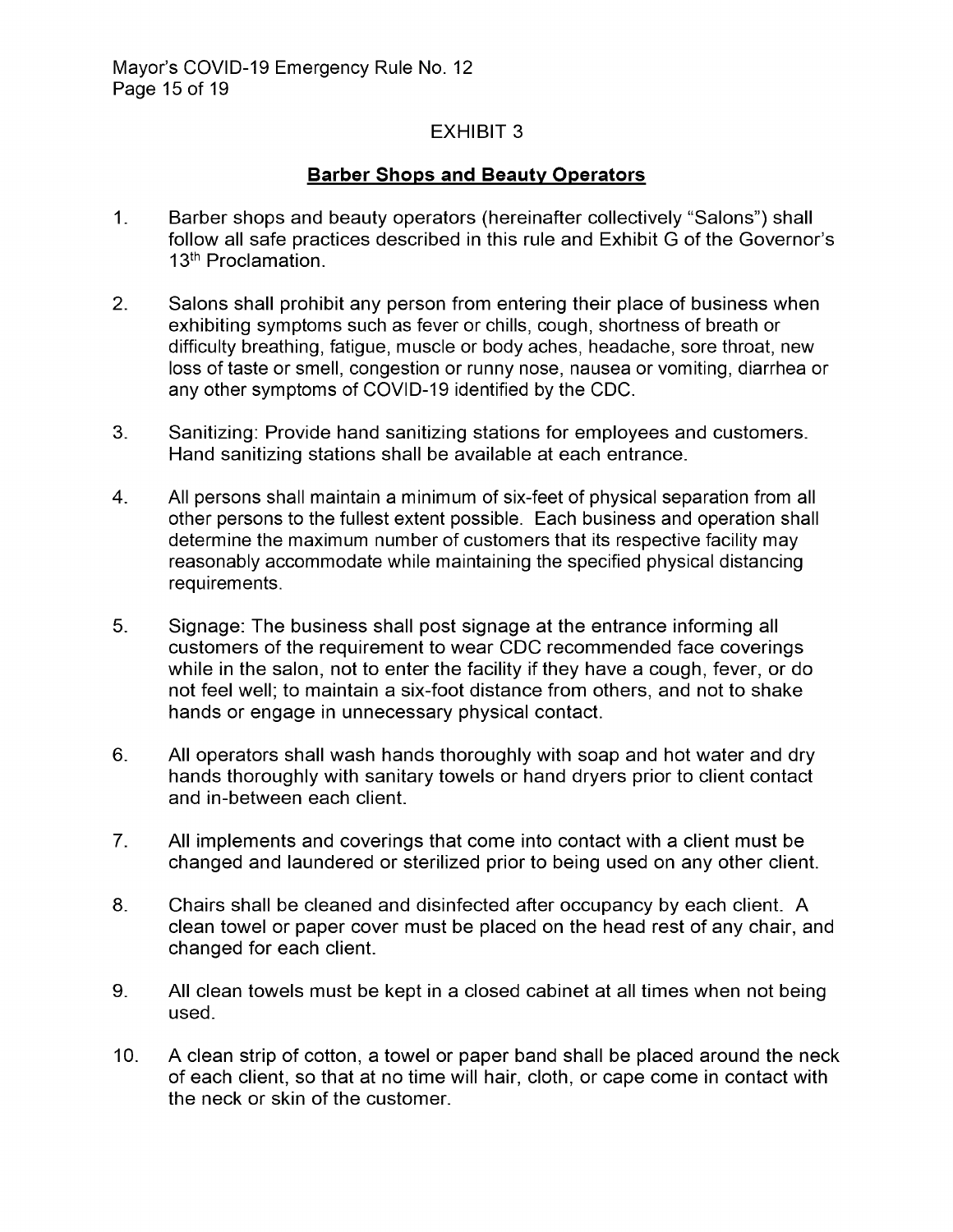Mayor's COVID-19 Emergency Rule No. 12 Page 16 of 19

- 11. All fixtures, furnishings, equipment, work stations and restrooms are to be cleaned regularly and disinfected with EPA registered products.
- 12. Employees must wash hands after using phones, computers, handling cash, or credit cards, and wipe all services between each use.
- 13. No food or beverages, except water, shall be sold, kept for sale, or stored in any salon.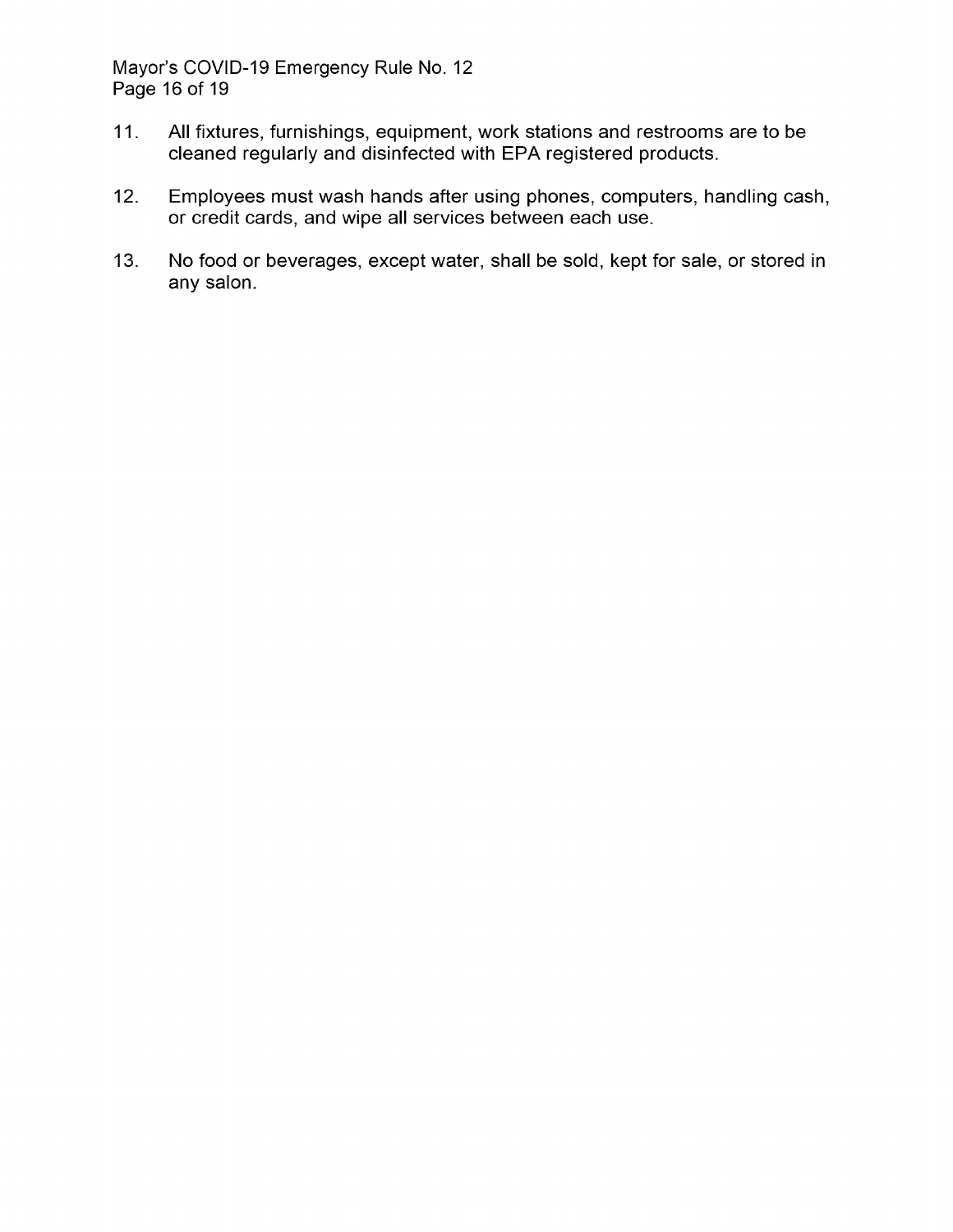# Places of Worship

Places of Worship, including in- person spiritual services may be conducted subject to the following:

- A. All persons present at the service must maintain six -feet of physical distance between others, except members of the same household or living unit. The gathering limits contained in Section C. of this rule are not applicable to places of worship, however organizers shall limit the number of persons attending inperson spiritual services to ensure physical distancing requirements are met.
- B. Organizers and employees are strongly encouraged to develop and implement appropriate COVID- 19 mitigation plans and procedures for their respective inperson services, which must include, but are not limited to, addressing the following issues:
	- i. Usage of face coverings.
	- ii. Safeguards for higher risk populations consistent with CDC guidance, available at https://www.cdc.gov/coronavirus/2019-ncov/need-extraprecautions/index.html.
	- iii. Persons who are sick.
	- iv. Personal hygiene.
	- v. Usage of hand sanitizer and sanitizing products.<br>vi. Cleaning and disinfection.
	- vi. Cleaning and disinfection.<br>vii. Online and remote access
	- Online and remote access and/or drive-in services.
	- viii. Signage.
	- ix. Limiting community sharing of worship materials and other frequently touched items.
	- X. Projection of hymns and verses, when possible.
- C. Organizers and employees of in- person spiritual services must follow, to the greatest extent possible, current COVID- 19 related County guidelines, State of Hawai'i guidelines, and CDC guidelines (available at: https://www.cdc.gov/coronavirus/2019-ncov/community/organizations/index.html)
- D. Encouraged Practices. Places of Worship are encouraged to do the following:
	- i. Modify the methods used to receive financial contributions. Consider a stationary collection box, the main, or electronic methods of collection regular financial contributions instead of shared collection trays or baskets.
	- ii. If food is offered at any event, consider pre- packaged options, and avoid buffet or family -style meals, if possible.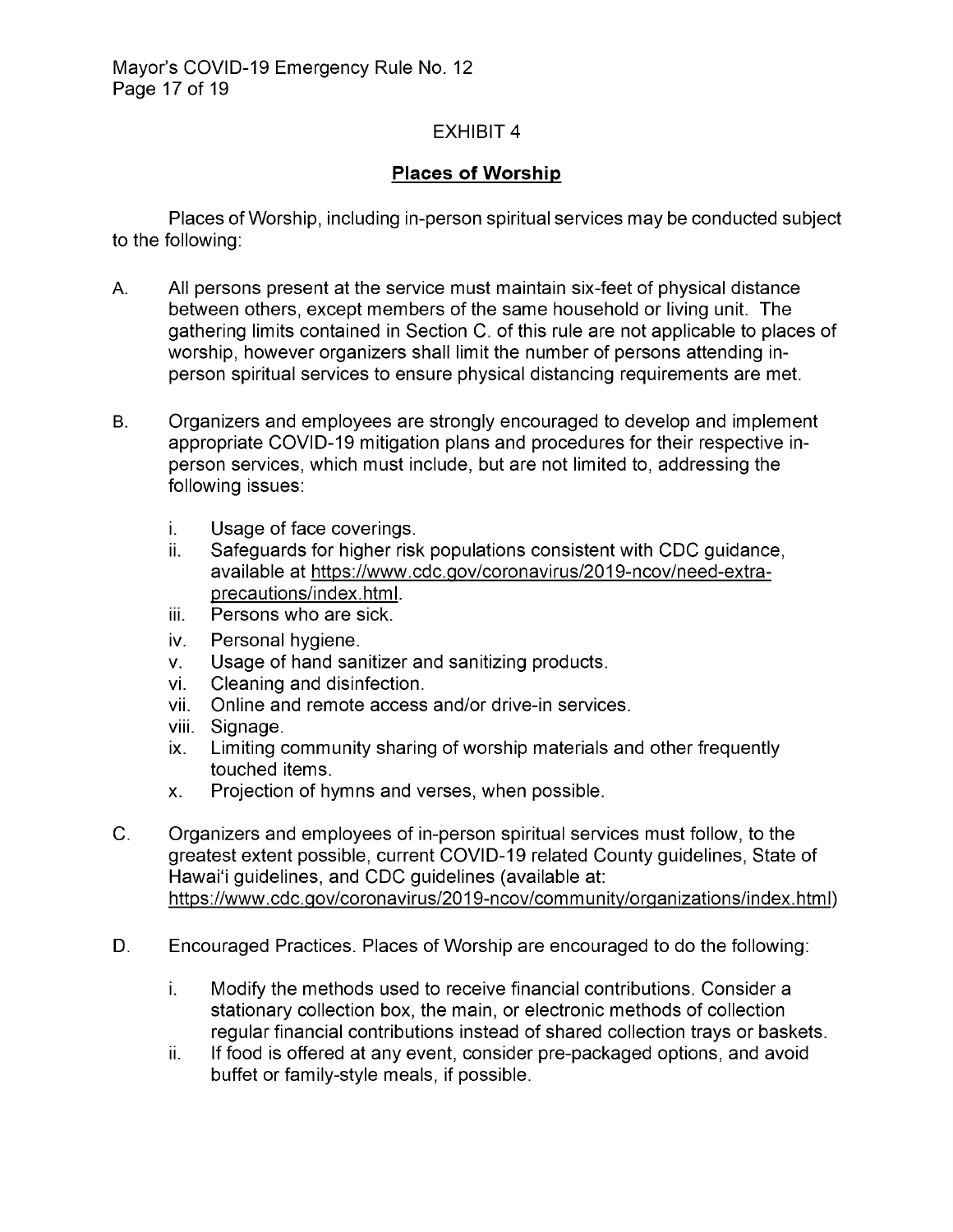Mayor's COVID-19 Emergency Rule No. 12 Page 18 of 19

> iii. No childcare during services and/or events, however if childcare must be provided during services and/or events, refer to CDC's information on preventing the spread of COVID- 19 in a childcare setting and adapt your settings.